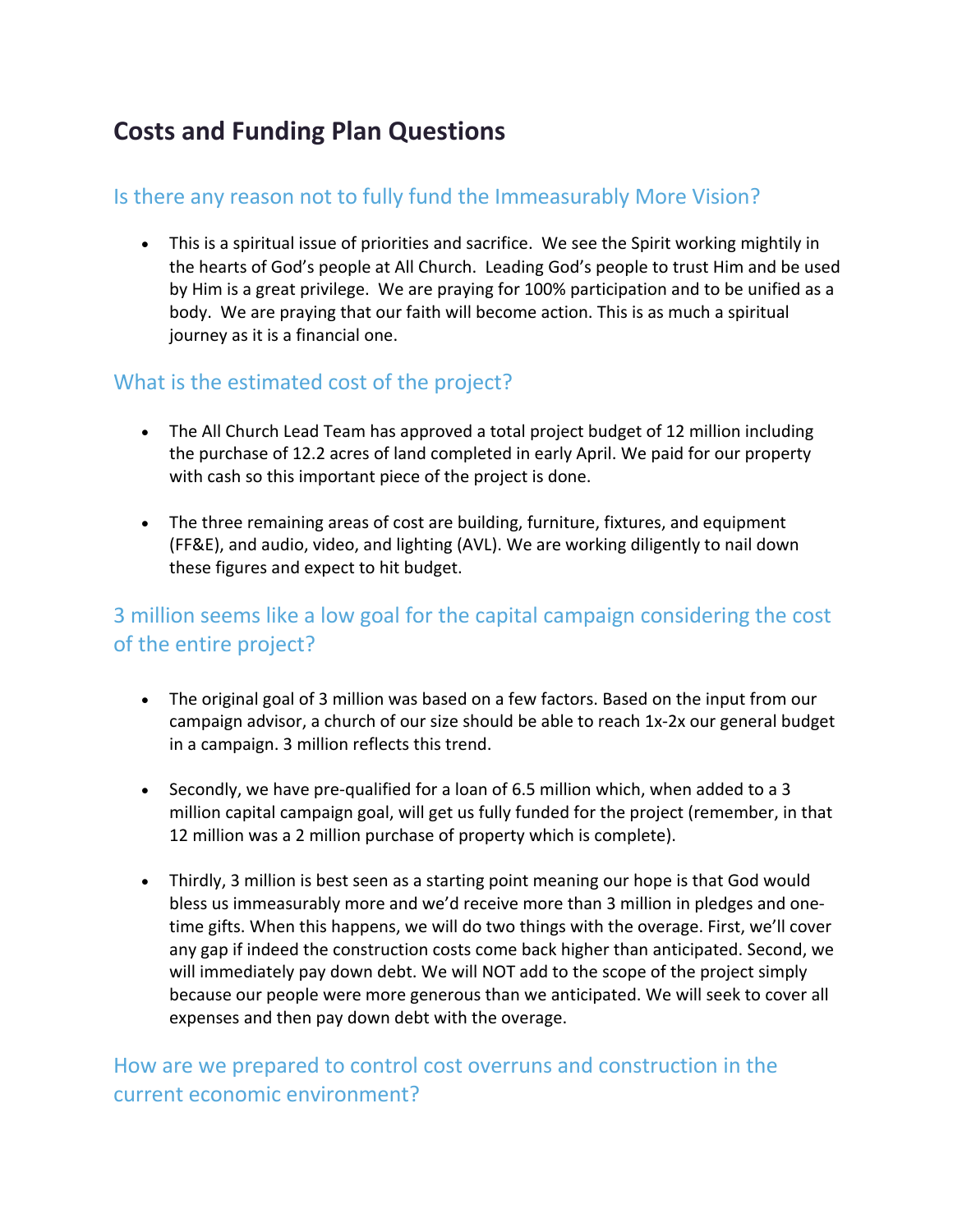- We've designed our building with a first-class architectural team utilizing their experience with similar projects to hit our budget and design needs. We've phased out our design/build process to give us flexibility to grow on our property in the future based on our projections of growth and budget. Our next steps are to finalize our contract with our builder to get our guaranteed price and run our capital campaign simultaneously so that we can finalize our design/scope based upon our budget.
- As of Spring 2022, our contractor has given us a range to plan on and we are diligently working to narrow that range. When we get the guaranteed maximum price (GMP) from our contractor sometime late summer of 2022, it will be a detailed presentation of total cost including contingencies. All drawings and plans are required for the contractor to finalize the GMP. Those drawings are currently being done.

If this amount is not raised through gifts and pledges, or if pledges are not fulfilled, or if the building cost is more than expected, would the difference be made up through borrowing?

- Depends on the size of the gap which is an indication of the hearts and direction of our people.
- Just like when you bought your house, you could have continued to save for years until you have the total cost of the house. Or you could consider a mortgage of a size that you can handle to get into the house. Clearly, most people feel the second option is often a good choice. We would keep those options on the table until we see what God's people provide.

Are any parts of the project optional at this time? That is, can a part of the project be deferred until later, and still complete the main areas, or does it all need to be done at one time?

- We have spent months looking at this. We believe the best choice is the single project Phase 1 we are presenting. Phase 1 will allow us to continue to grow in all areas of our current ministry model. Phase 2 will be completed as AC's ministry grows in the future but doing Phase 1 in its entirety establishes a foundation upon which to add in Phase 2 without much new construction and remodeling of Phase 1.
- For instance, Phase 1's lobby space is large enough to absorb Phase 2's growth when the time comes.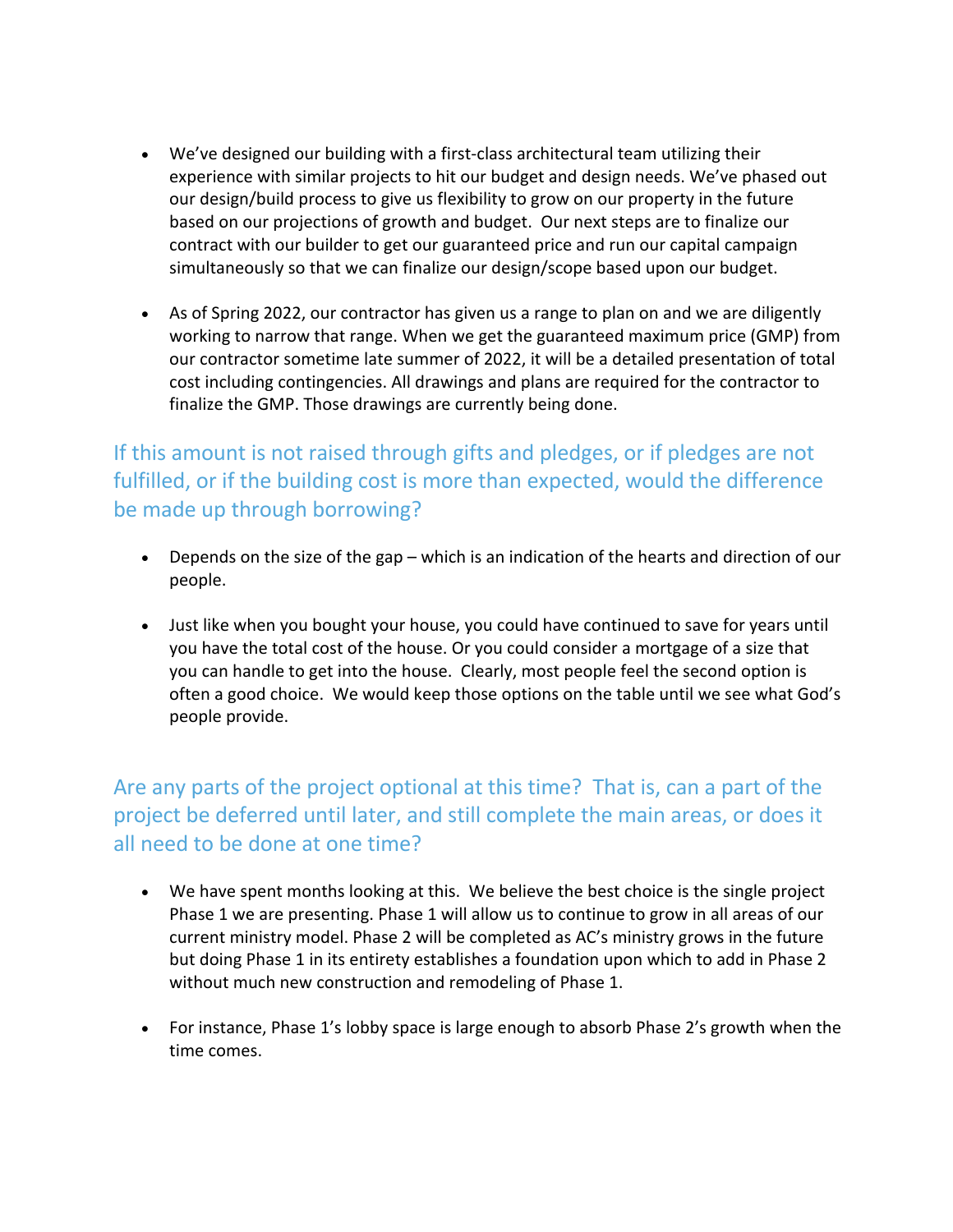## Will the church's funding of this project affect our outreach efforts in our city, country, and the world?

- The short answer is, "No." We do not intend to sacrifice any other important ministry efforts at All Church while raising funds for this project. We believe this project is best understood as "above and beyond" regular tithes and offerings. By viewing it this way, All Church can continue to invest in our current ministry efforts as well as identify new efforts as the Lord leads.
- What's more, in our experience we have seen facility improvements increase attendance by 20%, normally 25%, and sometimes even more. We are not "banking" on funding from growing attendance, but we should not be surprised that it would allow us to expand our budgets and ability to minister to others in dramatically improved ways. Our prayer is that our people would be reaching out to friends and family, welcoming, and engaging them and that Jesus would be honored when they come and eventually call All Church home.

#### Have we considered the costs to operate the new space?

- Yes we have and we anticipate with the projected growth of those coming and calling All Church home, giving generously to the ministry efforts at All Church along with a new facility manager hire, we will be able to easily absorb these additional costs.
- As of Spring 2022, construction drawings are not yet complete. When these important drawings are done, we will have a much clearer perspective on operational costs.

## Why is pledging important? Why not just give as able throughout the project?

- Your pledge/commitment is a critical part of the ImmeasurablyMore project. Based on the amount that is pledged, the Lead Team will make decisions about the scope of the project – can we afford every part of the project, or will some features have to be cut. Our budget will determine the level to which the ImeasurablyMore project can be realized.
- Your pledges are also required for us to obtain the construction loan from Stifel Public Finance to do the project. The Lead Team is proposing what we believe is the best solution – raise sufficient pledges to fund the project and collect those funds over two years.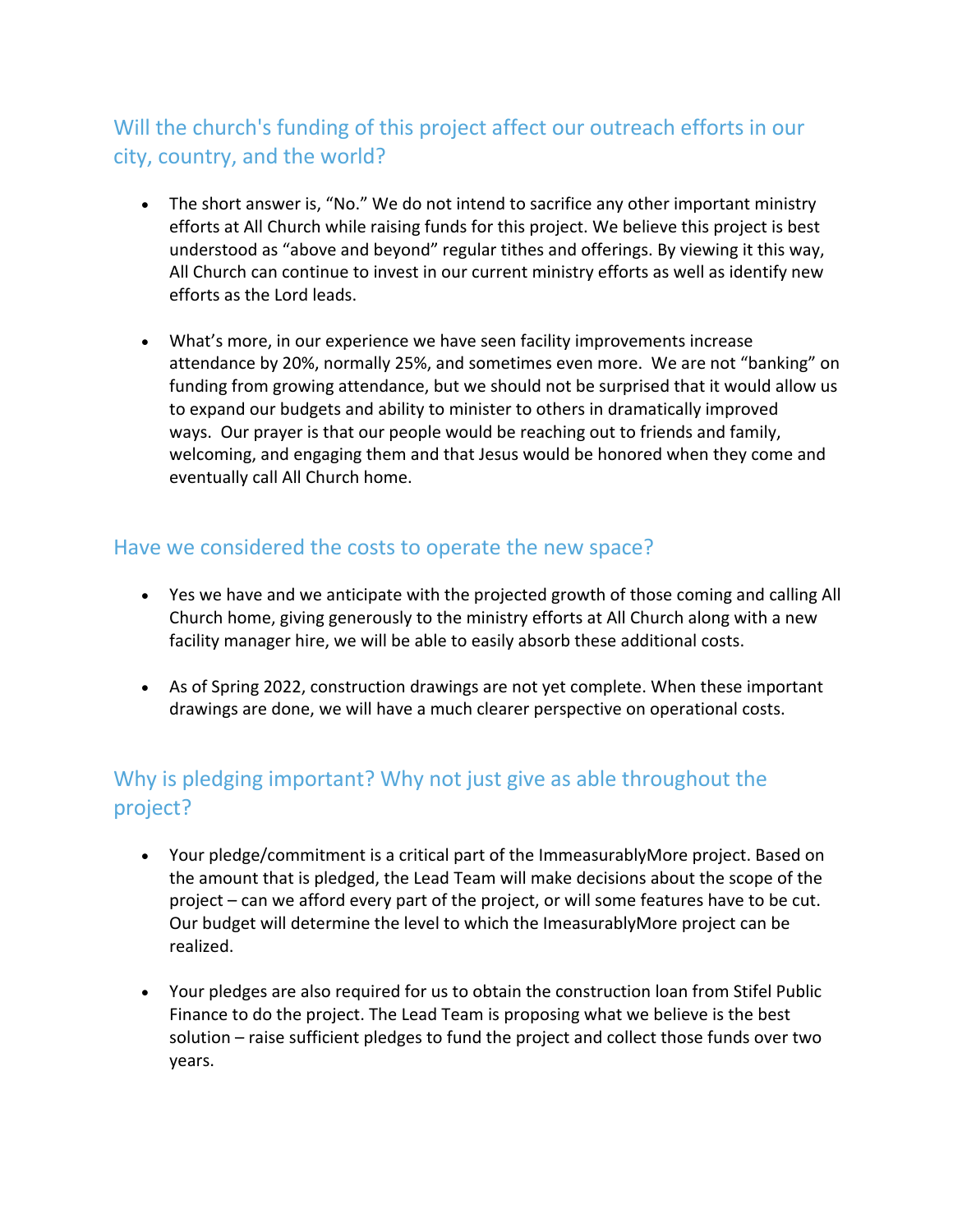Is every dime given to Immeasurably More going to the project itself or is a portion going to a higher network or organization such as a parent church or a church planting network?

• All the funds given to Immeasurably More will go directly to this project. There is not a "parent" organization or network that will receive any of these investments. Whatever is raised through pledges or one-time gifts will be applied to the total cost of the project. While we hope and pray for a fully funded vision, we are prepared to take out a loan. When our IM funding is then added to the loan (if needed) the project will be fully funded.

# **Design Questions**

#### What is the project scope?

- The project includes the construction of a brand new home for All Church. It will be approximately 35,000 – 38,000 ft<sup>2</sup> and will consist of an auditorium, lobby, AC Kids space including 2 large multi-purpose rooms, a large off-lobby overflow theater, and  $2<sup>nd</sup>$ -level administration space. The available funding will ultimately dictate the overall size of the building.
- For instance, if construction cost comes in higher than anticipated, we would prayerfully consider lessening the lobby space to accommodate the higher price per square foot.

#### When will the construction begin?

• Construction will begin as soon as possible after all funding has been pledged, construction bids received and all construction plans have been finalized.

### Did we look at purchasing an existing property?

• Yes, we found no suitable options within a 5 mile radius of All Church. The buildings we did look at typically did not have enough parking, were land-locked, or required a costly and/or prohibitive remodel to make it fit our ministry vision.

#### Is the size of the new auditorium based on projected church growth?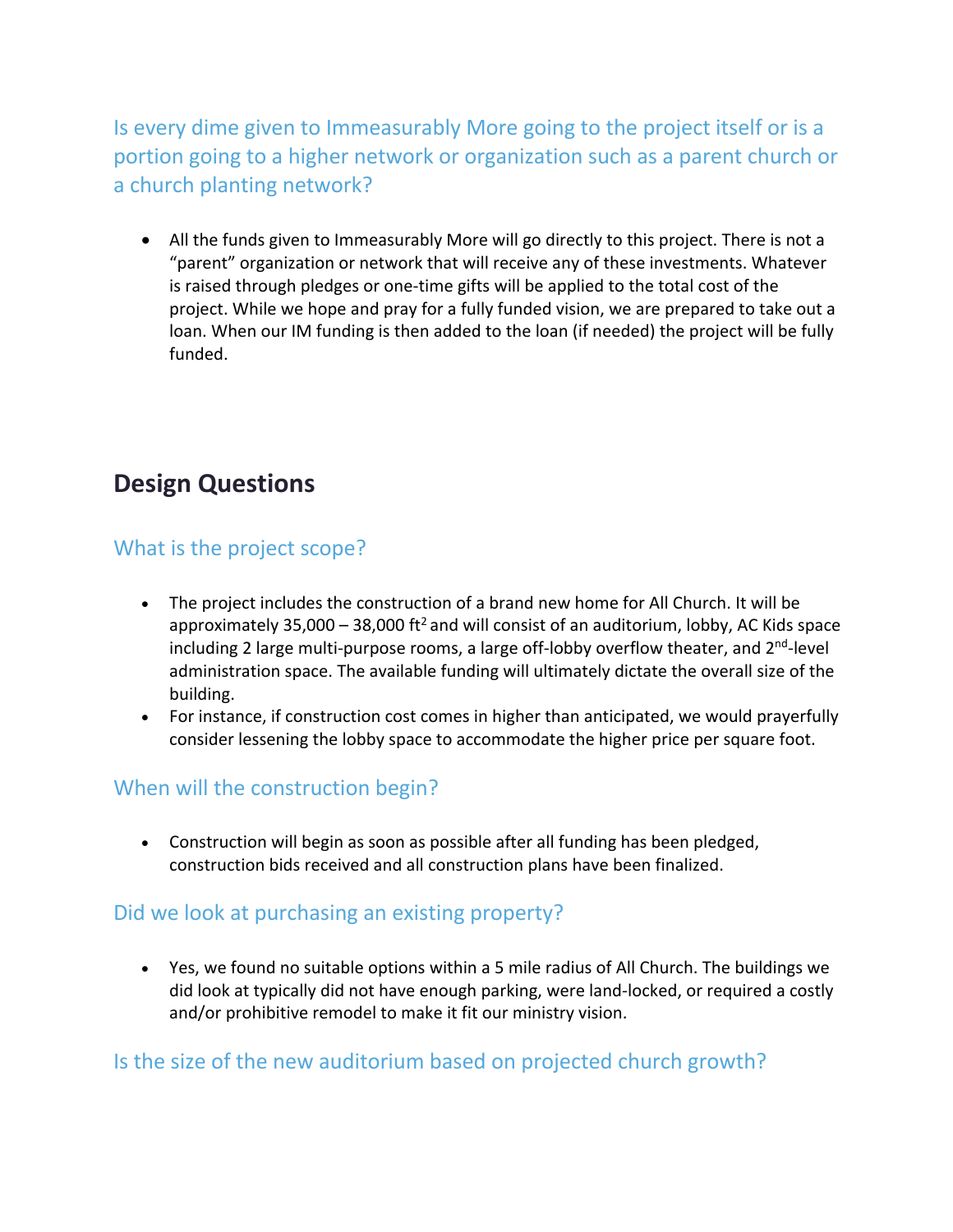- Yes, we have spent hours looking into this and believe Phase 1 will accommodate our growth trends. Current auditorium space at 5699 Creek road seats 300 people and the new auditorium is approximately 650. When we open the new building, we plan on keeping our familiar two-service model. This will allow us to seat approximately 1300 adults in the new space on a weekly basis. Even now we have pushed that limit at large services like Christmas and Easter (over 1000 at each) but we will add services to those exciting weekends as needed.
- God willing, as we continue to grow, Phase 2 will purposefully augment Phase 1 and add an additional 400 seats growing the auditorium size to 1050.
- During 2019-2022 we have grown by over 40%. With the Phase 1 auditorium, we can more than **double** our current attendance. We think the size we have chosen is the perfect balance of room to grow, but not too large and with the vision for Phase 2, we believe we are set up for future growth.

### What are the plans for the two out-parcels on our new property?

• We plan to make them pad ready and eventually sell them or lease them to appropriate businesses. We own them which means we can create covenants and restrictions that serve our best interests. In short, we will outline what types of businesses can go there, height and setback restrictions for those businesses, as well as general look and feel of those businesses. Our building will be the premier building and we will ensure any business that buys or leases one of those out parcels only adds to the All Church campus.

# **Vision Questions**

## We often talk about All Church being a family but as the church grows, will this impact that family-feel?

• No because our vision is to make our growing, larger church feel small. In other words, even though total church attendance will increase with the ImmeasurablyMore project, we will also take critical steps to increase community group participation. We believe today as we did on day one that community group involvement is where the important aspects of closeness and friendship take place.

Considering the new building is in Sharonville, will this change the focus of our ministry efforts in Blue Ash and Montgomery?